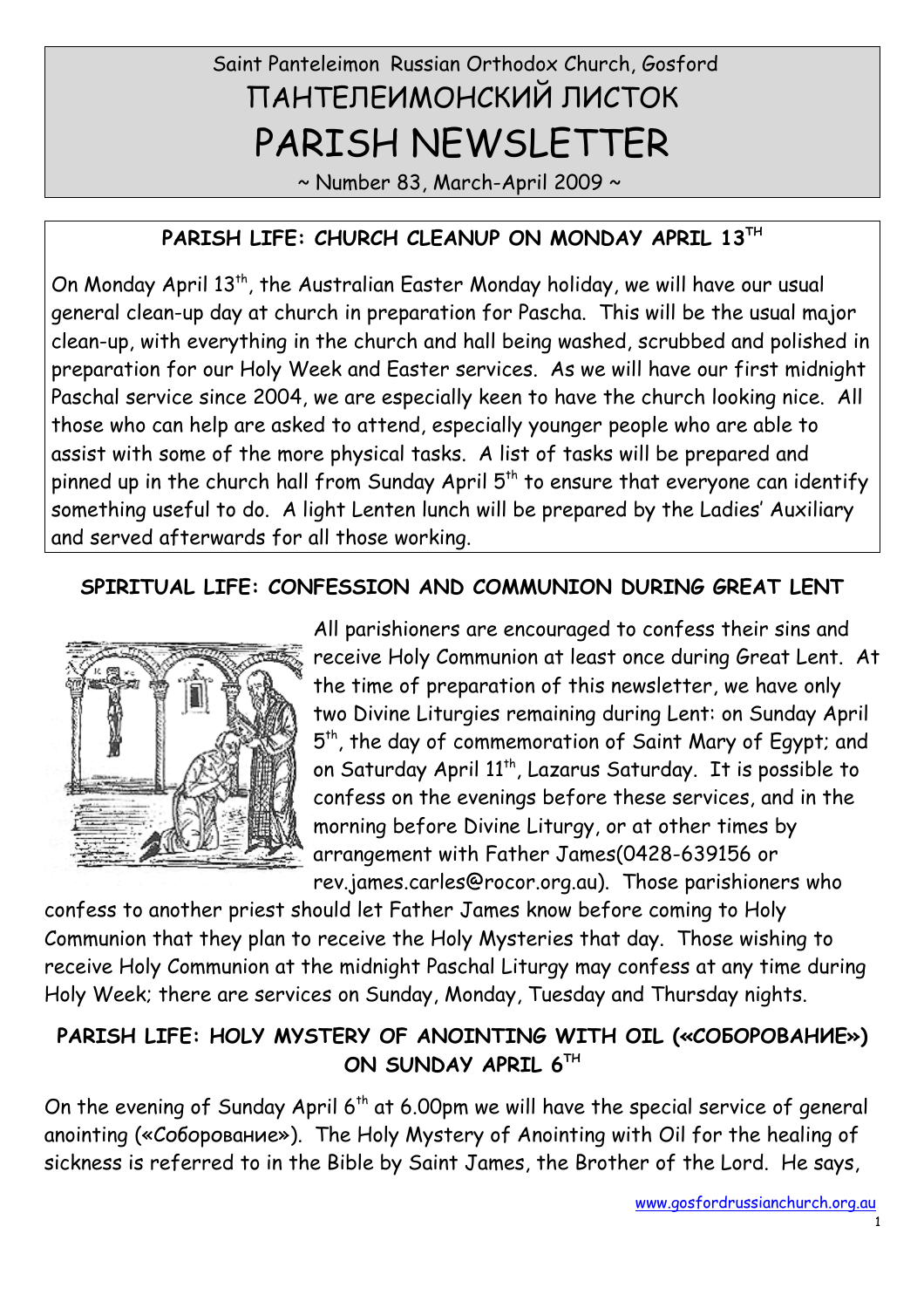"If you are sick, ask the priests to come and pray for you. Ask them to put olive oil on you in the name of the Lord" (James 5:14). Ideally, seven priests together perform this mystery, but it can be done by less, and even by one priest alone. In the service of Anointing with Oil there are seven epistle readings (readings from the "Letters" in the New Testament) and seven readings from the Holy Gospel. The priests pray that God will bless the oil (which is usually mixed with wine, a practice that calls to mind the Good Samaritan, who poured oil and wine on the wounds of the man who fell among thieves) and that it will be for the healing of the soul and body of the person to be anointed. There are also prayers for the forgiveness of sins, the ultimate cause of all sickness. Each person is then anointed on the forehead, nostrils, cheeks, lips, chest, and both sides of the hands. During Great Lent, it is the practice in all parishes of our diocese (and indeed, of the Russian Orthodox Church outside Russia) to have a service of General Anointing in which everyone comes to be anointed for the healing of spiritual and physical sickness. This is an important part of the preparation for the celebration of Pascha. Some church writers say that this Holy Mystery in part absolves us from those sins that we have forgotten or are unaware of. The service takes between 2 and 3 hours. All are encouraged to attend, and those wishing to do so should endeavour to confess their sins beforehand. In previous years Metropolitan Hilarion has joined us for this service, but this will not be possible this year, as Vladyka remains in the United States under after Pascha.

## **PARISH LIFE DURING FEBRUARY AND MARCH 2009**

February was a month of baptisms in our parish, with four people received into the Holy Orthodox Church that month. On Saturday February 14<sup>th</sup>, 11 month-old Charli Alexandra Momot, the daughter of Tanya Momot and Arthur Yiaromelos, was baptised. Her godparents were George Skorniakoff and Victoria Statzenko. Family and friends afterwards gathered in Point Clare for a festive lunch. The newly-baptised Charli Alexandra came to church the next day with her grandfather, Alexander - who, despite being blind, read the Hours that morning - and with mother Tanya, to receive Holy Communion for the first time.

On Saturday February 28<sup>th</sup>, three generations were baptised together: Larissa Tishkevich, her daughter Elena Pillai, and Elena's daughter Sophia. Sophia's godparents were Michael Babich and Oksana Sutulova, and Elena's sponsor was Yaroslava Medko. Many family and friends gathered in the church hall afterwards. All three newlybaptised Orthodox Christians were in church the following day, Sunday March 1st, to receive Holy Communion for the first time.

On Saturday March  $7<sup>th</sup>$ , there were two more baptisms. On this occasions, the twin sons of Yuri and Natasha Borodin, David and Mark, were baptised. Their godparents were Anton and Aksana Sidorkin. The boys received Holy Communion for the first time on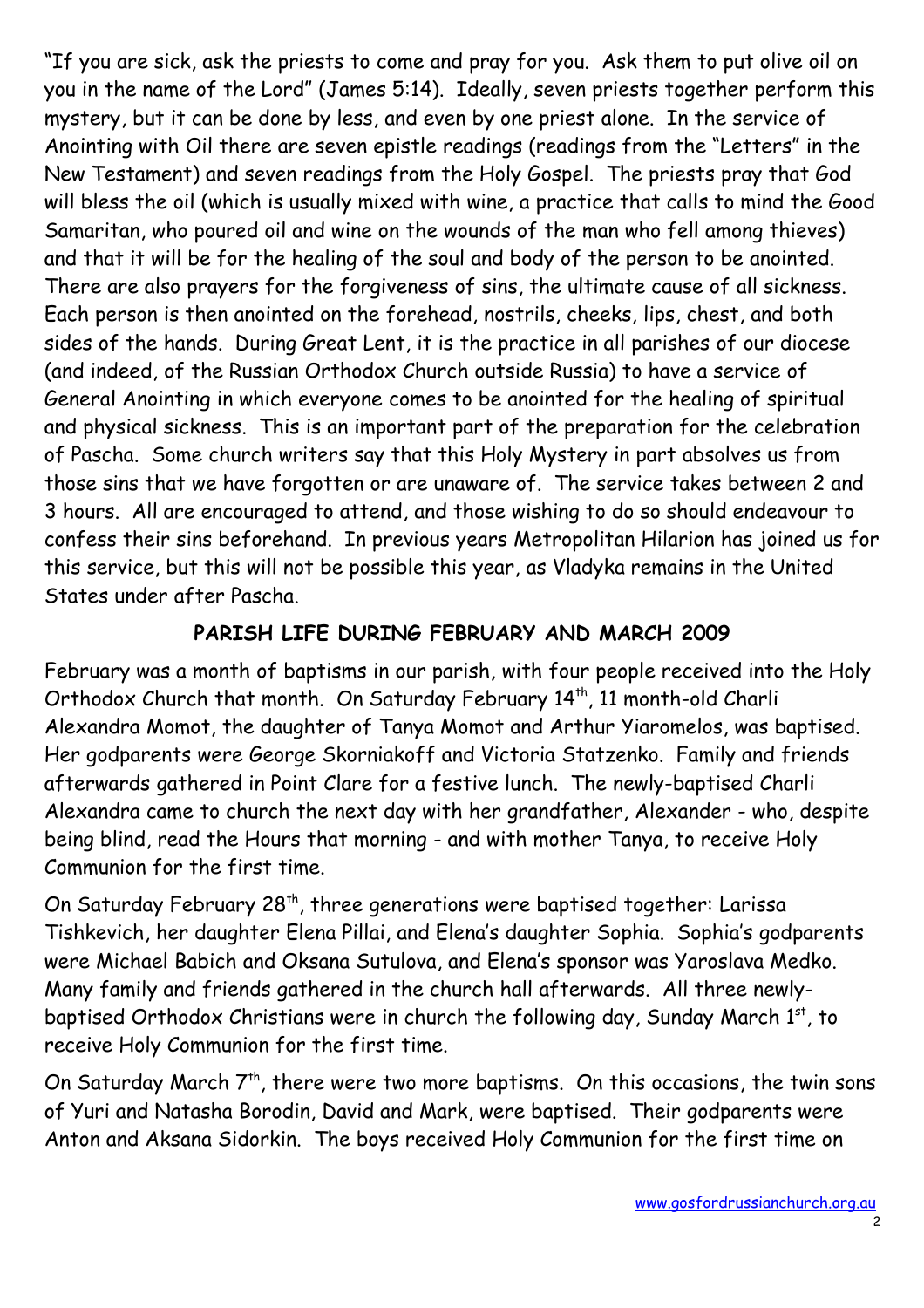Sunday March  $29<sup>th</sup>$ . The parish extends congratulations to all the newly-baptised, together with their parents, godparents, and extended families.

Our Annual General Meeting (AGM) was held on Sunday February 15<sup>th</sup>, the Great Feast of the Meeting of the Lord. The AGM proceeded uneventfully, with all previous parish councillors re-elected. Andrew Kfoury and Sebastian Reid were also re-elected to the Auditing Committee, with new member Philip Clarke appointed to assist them in their work. Office-bearers will be elected by the Parish Council when it meets on Tuesday April  $7^{th}$ .

The regular parish fishing competition was held on Saturday February 21<sup>st</sup>. It had rained heavily during the preceding week, and rained again that day. A quieter affair than in previous years, we nevertheless had a good number of friends of the parish come along, and just under \$1000.00 was raised. \$300.00 of this was donated to Hawkesbury River Rescue, an affiliate of the Volunteer Rescue Association of Australia. A kids' fishing competition will be held one Sunday afternoon after Pascha.

March was a busy month liturgically, with 14 services. We had Divine Liturgy on three Sundays, but most of the services were shorter evening services, held only during Great Lent.

After a long absence, Hieromonk John (MacPherson) joined us for Divine Liturgy on Forgiveness Sunday, March 1<sup>st</sup>. It was also planned that Father John would serve in Gosford on Sunday March 15<sup>th</sup>, as Father James was to serve at the Cathedral in connection with a youth conference there that weekend. Unfortunately for Father John, it being his birthday, a flat battery prevented him making the drive from his monastery in Monkerai, near Dungog, and so Father James served at Gosford after all.

The youth conference mentioned was a gathering of youth delegates from each parish in Australia. Gosford's delegates were Sebastian Reid, Sarah Carles, and Anna Carles. Father James gave a talk on Saturday morning entitled "Loss and Gain - Linking our Orthodox Christianity with Life", asking the youth to consider what they, as youth, personally lost or gained when drawing away from or towards God, and how they could use this experience to have an effect on their peers. There was much discussion and many good ideas put forward, and planning has already commenced on activities that will involve youth from the NSW parishes, Gosford included. More information about these youth activities will be made available in due course. Developing youth activities and leadership in our parish is extremely important as we have many children, and a meeting of our parish youth (ages roughly 13-25) will be arranged after Pascha.

The parish ladies were extremely busy during March, preparing pancakes on Sunday Sunday March  $1<sup>st</sup>$  and piroshki on Sunday March  $15<sup>th</sup>$ .

Towards the end of March, our parishioner Katya Rubbo travelled to Bega in South-Western NSW to visit and work with Tonia Ganin, a renowned iconographer who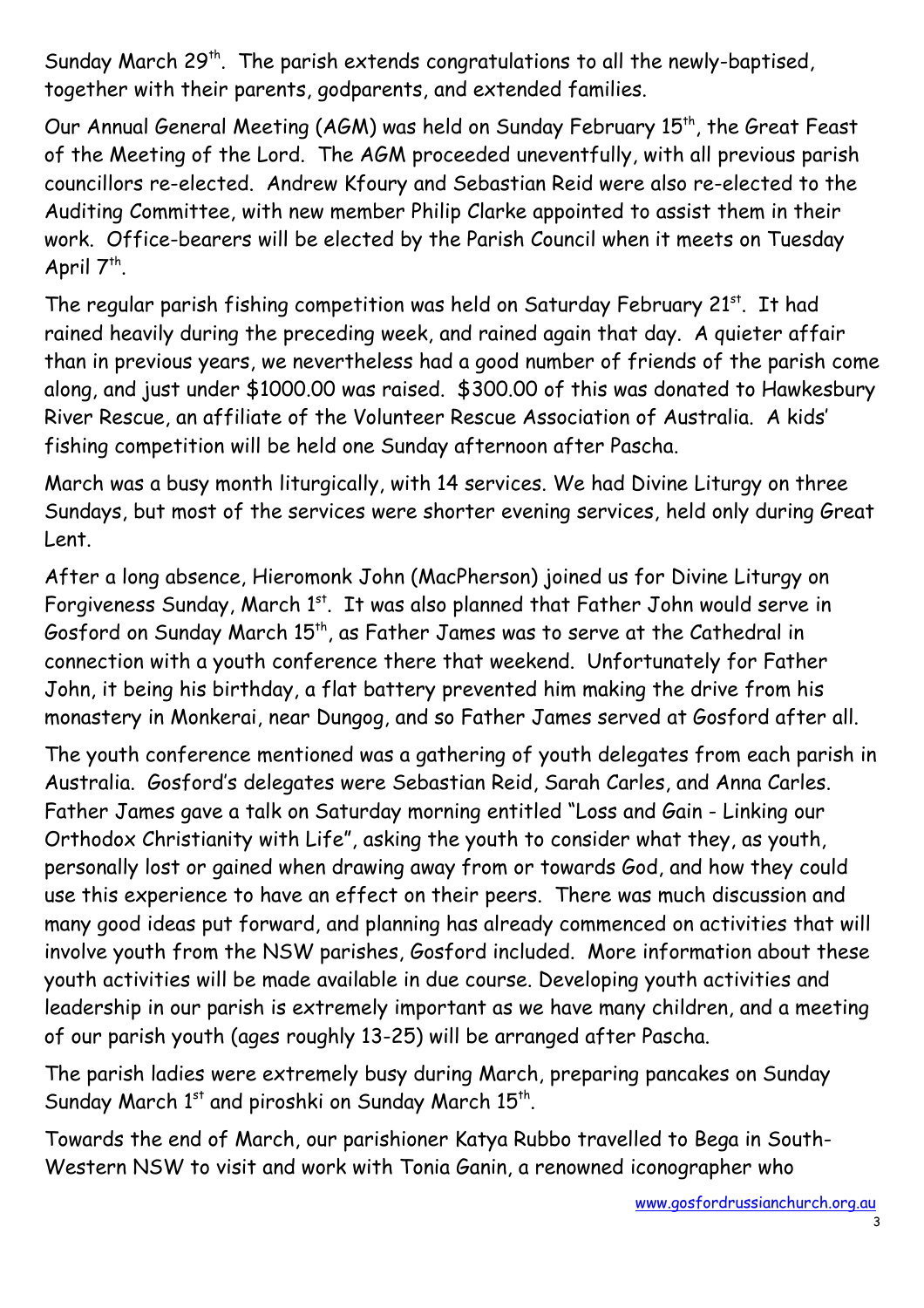frescoed the Holy Protection Church in Cabramatta, amongst others. Katya and Tonia worked on an icon of Christ enthroned. The resulting work is very beautiful and, when the final touches have been made, will be mounted in the sanctuary of our church, behind the altar. God willing, it will be there in time for our Paschal services.

#### **PARISH LIFE: BOOKSTORE NEWS**

Early in March, a number of new bookstore items arrived from Russia. Chris Dowling was back in Gosford that weekend, and he kindly priced the items and delivered them to our church. The order consisted of beautiful small icons of nearly 60 different saints; a number of Lenten cookbooks; some DVDs and CDs; edifying spiritual reading; and some prayer books. All of these items are on display in the glass cases in the church hall.

An order of English books, particularly "Jordanville" prayer books, will be placed soon.

Also on sale from Sunday March 29<sup>th</sup> has been enamelled and decorative glass Easter egg jewellery and Paschal greeting cards. These items are being looked after by energetic young parishioner, Xenia Naef, and can be purchased at the services that remain before Pascha.

#### **PARISH LIFE: OUR 2009 WINTER CAMP, AND THE SUMMER CAMP**

It has been mentioned in previous issues of this newsletter that we are already planning parish camps for July and December 2009. The Crosslands Youth and Convention Centre at Galston Gorge, often a venue over the years for Diocesan youth conferences, has been booked for the weekend of July  $17<sup>th</sup>$ -19<sup>th</sup>. Parishioners and friends are asked to keep this weekend free for the winter camp, which will begin on Friday night and finish on Sunday afternoon. Please let Father Martin know, or email [wintercamp@gosfordrussianchurch.org.au](mailto:wintercamp@gosfordrussianchurch.org.au) if you will be attending.

As these dates coincide with the commemoration of the Royal Martyrs of Russia, the camp this year will be dedicated to them. Matushka Marie has written a short play based on the lives of the Royal Martyrs that will be performed by the children at the camp. Anyone interested in participating should talk to her about this.

More information will be made available in due course.

For those interested, some photos from the 2008 summer camp can still be viewed online at: http://www.flickr.com/photos/gosfordrussianchurch/. The link is also available through the parish website. A 2009 summer camp is proving difficult to organise, given available dates and venues. There are two options so far: We can return to Lake Mac on the weekend of 20-21 November (\$65 adults and older children/\$55 younger children, doing the cooking ourselves) or go to the Lutanda Recreation and Conference Centre in Toukley on the weekend of 18-20 December (\$107.50 adults and older children/\$77 -\$95 younger children, with the cooking done for us). A third option is to not have a summer camp this year, which seems a shame, the camp last summer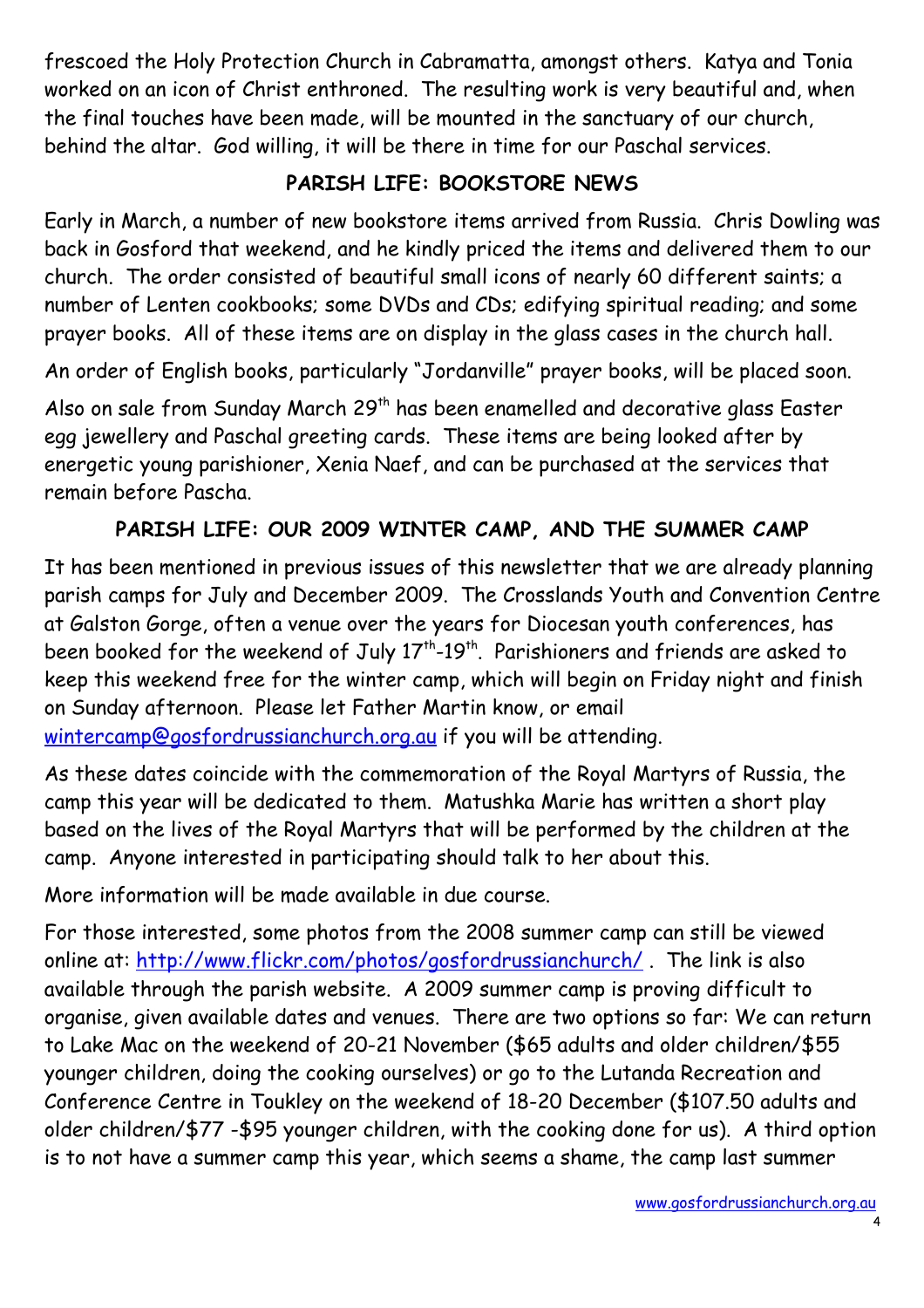having been such a success. Preferences should be expressed in person to Father Martin, or emailed to [summercamp@gosfordrussianchurch.org.au](mailto:summercamp@gosfordrussianchurch.org.au) before Pascha so as to ensure our booking.

#### **PARISH COUNCIL NEWS**

The new Parish Council met for the first time on Tuesday March 10<sup>th</sup>. Unfortunately a number of parish councillors were unable to make it, and so the election of officebearers was deferred. Father James reported on the AGM and outlined various plans for the year ahead. Sophia Kfoury presented the January and February accounts in a new format that allows the Parish Council to more easily identify trends and assess the financial position of the parish. A number of membership renewals and new applications were approved. Paul Pereboeff reported that there would be no charitable collection this Great Lent, but noted that new collection tins had been placed in church for the Geelong and Centennial Park parishes, both of which are undertaking significant renovations. The Parish is due to meet next on Tuesday April  $\mathsf{\mathsf{7}}^{\mathsf{th}}.$ 

## **PARISH LIFE: FIVE YEARS AT WEST GOSFORD**

As of the first weekend in April we will have been here at West Gosford for five whole years. The first services in our new church were for Palm Sunday 2004: the vigil on Saturday April  $3^{rd}$  and Divine Liturgy Sunday April  $4^{th}$ . In the four years since then we have had, on a rough count, nearly 500 scheduled services, 3 weddings and 45 baptisms. We have managed, aided by others, to pay our \$127,000 mortgage in full, and to adorn our beautiful church with icons and other items. Our parish has indeed flourished in this time. May the Lord continue to bless us!

# **PARISH LIFE: SERVICES DURING APRIL AND MAY**

Astonishingly, we are nearly at the end of Great Lent already! After the services on the weekend of April 4<sup>th</sup>-5<sup>th</sup> (Matins on Saturday evening, Divine Liturgy on Sunday morning, and the service of General Anointing on Sunday evening), we have the last service of Great Compline at 7.00pm on Wednesday April 8<sup>th</sup>. The Holy Forty Days of Great Lent finishes on that Friday, April 10<sup>th</sup>. Between the Forty Days and Holy Week are the services commemorating the Resurrection of Lazarus, and Palm Sunday. In Gosford, we will have Matins at 7.00pm on Friday April 11<sup>th</sup>, and then Divine Liturgy at 9.00am on Saturday April 12<sup>th</sup>. At the end of Divine Liturgy on that day, pussy-willows and palm branches will be blessed in anticipation of Palm Sunday. The main services for Palm Sunday will be held this year in Wallsend.

Beginning on the evening of Palm Sunday, April 12<sup>th</sup>, and continuing on Monday and Tuesday evenings, we will have three consecutive Matins services. These are beautiful and solemn services at which we sing the troparion, "Behold, the Bridegroom comes in the middle of the night" («Се Женихъ грядетъ»), and the exapostilarion, "Thy bridal chamber, O my Saviour" («Чертогъ твой»).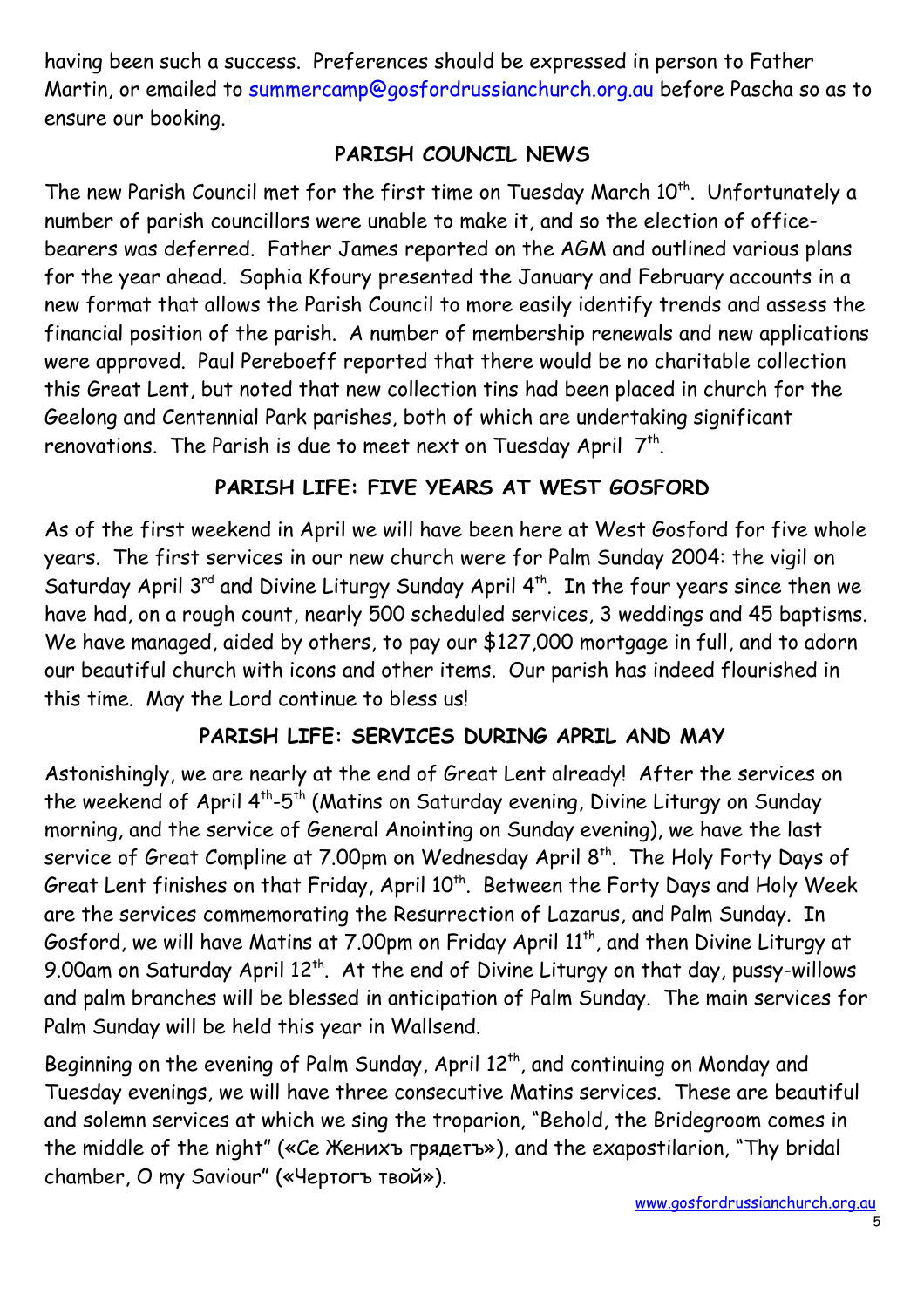On the evening of Holy Thursday we will have Matins with the reading of the Twelve Passion Gospels, beginning at 6.00pm.

On Holy Friday, we will have Vespers with the bringing out of the Shroud of Christ at 3.00pm. The service of Lamentations before the Tomb of Christ that evening with be served in Wallsend, as will the Holy Saturday Liturgy.

On the evening of Holy Saturday, the reading of the Acts of the Holy Apostles will begin at 9.00pm. At 11.30pm, Midnight Office will begin, followed by a procession. Paschal Matins will begin at 12.00am, and will be followed by the blessing of Easter cakes, eggs, and festive foods, and then Divine Liturgy. All are welcome to stay afterwards to share in a festive meal at church.

At 11.00am on the Sunday of Pascha, Paschal Vespers will be served. This service is only 30 minutes or so in length, and consists of Paschal hymns and a Gospel reading. Those unable to be present at the midnight service can have their Easter baskets blessed, and there will be a festive morning tea for all to share. Afterwards, Father James will be visiting homes before travelling to Newcastle for a service that evening.

On the second day of Pascha, it is the custom of the clergy from the smaller parishes to gather at the parish of All Saints of Russia in Croydon, the Archbishop's chapel. Although Vladyka will be overseas until early May, Father James still plans to serve there this year.

We will have a service on the morning of Saturday April 25<sup>th</sup>, Bright Saturday, for the cutting of the artos, a special loaf of bread blessed at the main Paschal service, something that we have customarily done on the Sunday after Pascha, Thomas Sunday.

# **CHURCH LIFE DURING FEBRUARY AND MARCH 2009**

Parishioners and friends will be aware that there have for many years been two Russian Orthodox parishes in Newcastle. One of these is Saint Nicholas', in Wallsend, the parish in which Father James serves on alternate Sundays, and the other is the Russian Orthodox Church of the Theophany, a parish of the Moscow Patriarchate. In mid-February the parish priest, Father Alexander Filchakov, returned to Russia, his father Sergei being critically ill and in need of care. Sadly, Father Alexander's departure coincided with the closure of the parish. Many of the people have since been attending services at Wallsend, and on Forgiveness Sunday, March 1, a number of them attended Divine Liturgy here in Gosford. We expect that many of them will also join us for our Paschal services this year. The closure of one's parish is hard to bear, and readers are asked to keep the parishioners of the Theophany parish in their prayers.

On Tuesday March 17<sup>th</sup> and Wednesday March 18<sup>th</sup> a number of the priests of the NSW Deanery gathered for the customary Lenten confession and concelebration. On the Tuesday the priests met at Croydon, there reading the rule of preparation before Holy Communion, serving Matins, and taking the opportunity to confess. The following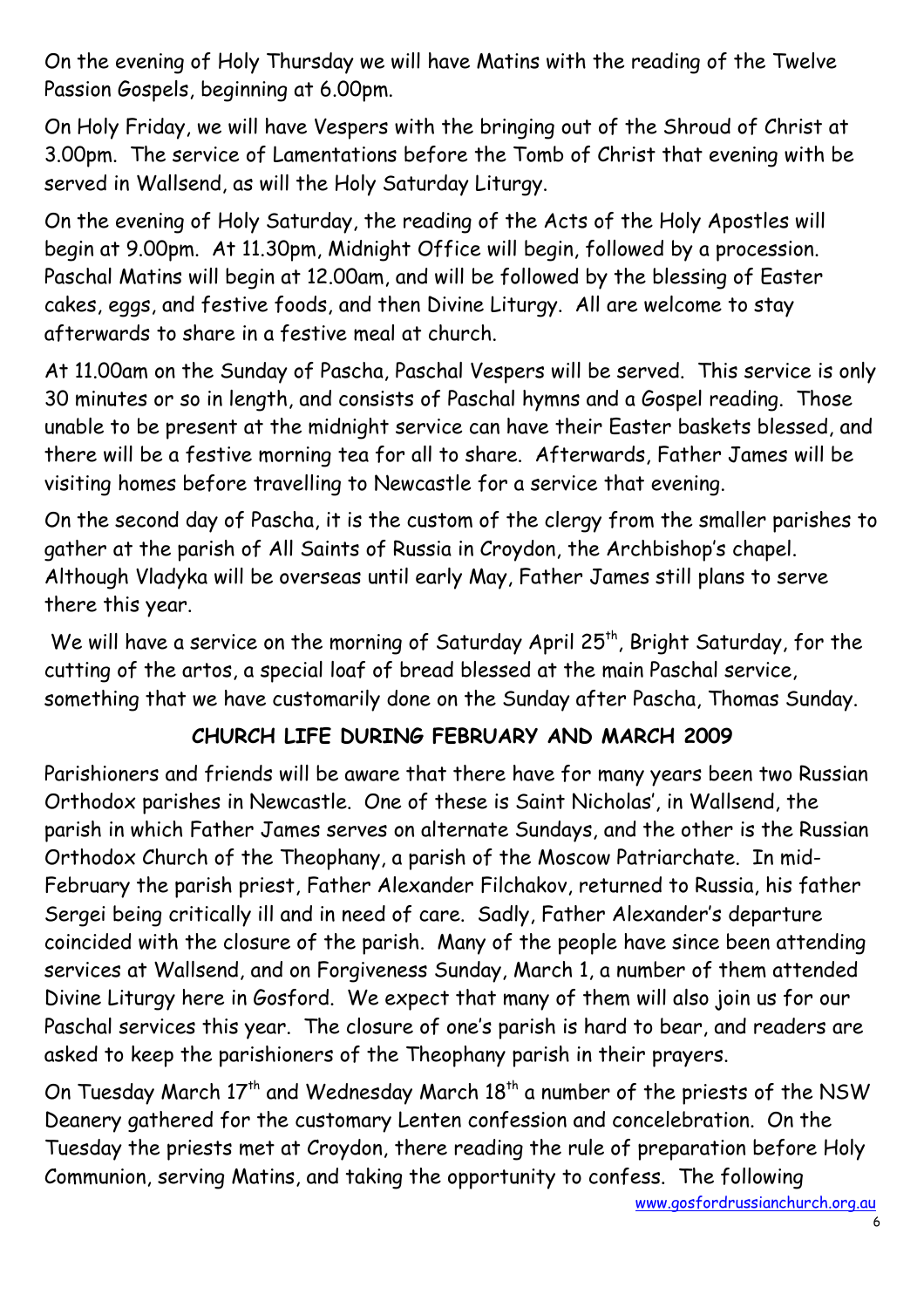morning, they gathered at Strathfield to serve the beautiful Presanctified Liturgy, a service performed only during Great Lent. Serving together were Archpriests Nikita Chemodakov, Michael Li, Alexander Morozow, Michael Boikov, George Lapardin, and Boris Ignatievsky; Hieromonks Joachim (Ross) and John (MacPherson); and Father James. Priest Alexander Korjenewski was also present. Following the service, the fathers enjoyed a lunch prepared by the Cathedral Sisterhood, and discussed a range of pastoral issues, particularly youth work.

## **DIOCESAN LIFE: PALM SUNDAY COLLECTION**

In parishes of the Russian Orthodox Church outside Russia it is the custom, on Palm Sunday each year, to take up a collection for the Russian Ecclesiastical Mission in Jerusalem. The Russian Ecclesiastical Mission cares for the Ascension Convent on the Mount of Olives, the convent at Gethsemane and the Church of Saint Mary Magdalene, and the Skete of Saint Chariton at Wadi Fara. As with previous collections, envelopes have been prepared to assist parishioners to put funds aside. An envelope is included with each issue of this newsletter, and additional envelopes will be available in church. The collection will be taken up at West Gosford on Lazarus Saturday, April 11<sup>th</sup>. Those unable to be in church on that day may make their contribution to the collection before then, or during Holy Week. Please give generously for the upkeep of these holy places and of the monastics who live there, offering prayers each day for all of us.

# **CHURCH LIFE: SISTERS FROM THE SAINT ELIZABETH CONVENT IN MINSK TO VISIT OUR DIOCESE IN MAY**

In May, a small delegation of sisters from the Convent of Saint Elizabeth in Minsk, Belarus, will visit our Diocese. The convent, named after Saint Elizabeth the New Martyr, was founded in Minsk in 1999. It grew out of a sisterhood, established in 1994, that has been serving the Republican Psychiatric Hospital, a home for adults with mental illness, a home for children with special needs, and one of the city's hospitals. The first sisters of mercy - young girls, parishioners of Saints Peter and Paul Cathedral in Minsk volunteered to take care of the patients of the psychiatric hospital. In 1999, several of the sisters became nuns. On the grounds of the convent there are a number of workshops which produce candles, ceramics, paint icons and make priests' vestments, in addition to embroidery woodwork and metalwork. Together with the nuns, some former patients of the hospitals work there.

In order to continue their work and to provide support for the community, a delegation is visiting Orthodox parishes, monasteries and sketes in Australia in spring and summer 2009. They will meet with priests and parishioners, talk and show a short film about the life and work of the convent, and offer the items made at our convent. God willing, the sisters will visit us in West Gosford on May  $17<sup>th</sup>$ .

Further information about the convent can be obtained from its' website, [www.obitel](http://www.obitel-minsk.by/)[minsk.by.](http://www.obitel-minsk.by/) More information about the visit will be made available in due course.